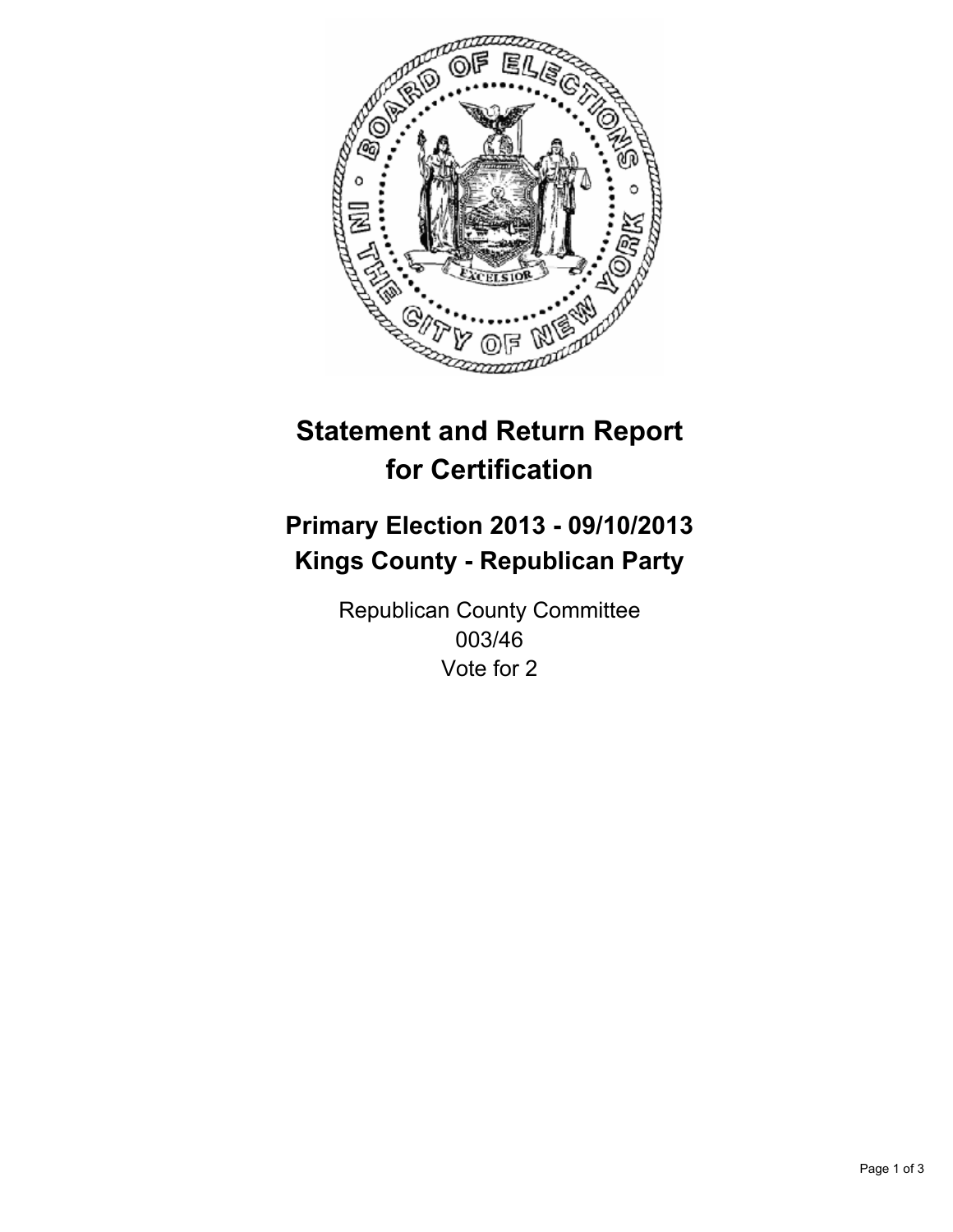

### **Assembly District 46**

| <b>EMERGENCY</b>          | 0        |
|---------------------------|----------|
| ABSENTEE/MILITARY         | $\Omega$ |
| <b>FEDERAL</b>            | 0        |
| SPECIAL PRESIDENTIAL      | 0        |
| AFFIDAVIT                 | 2        |
| LUBOV DOR                 |          |
| ROCCO COLUCCIO            | 4        |
| <b>REGINA BACH</b>        | 4        |
| <b>BORIS ZEYGELSHEFER</b> | 8        |
| <b>Total Votes</b>        | 23       |